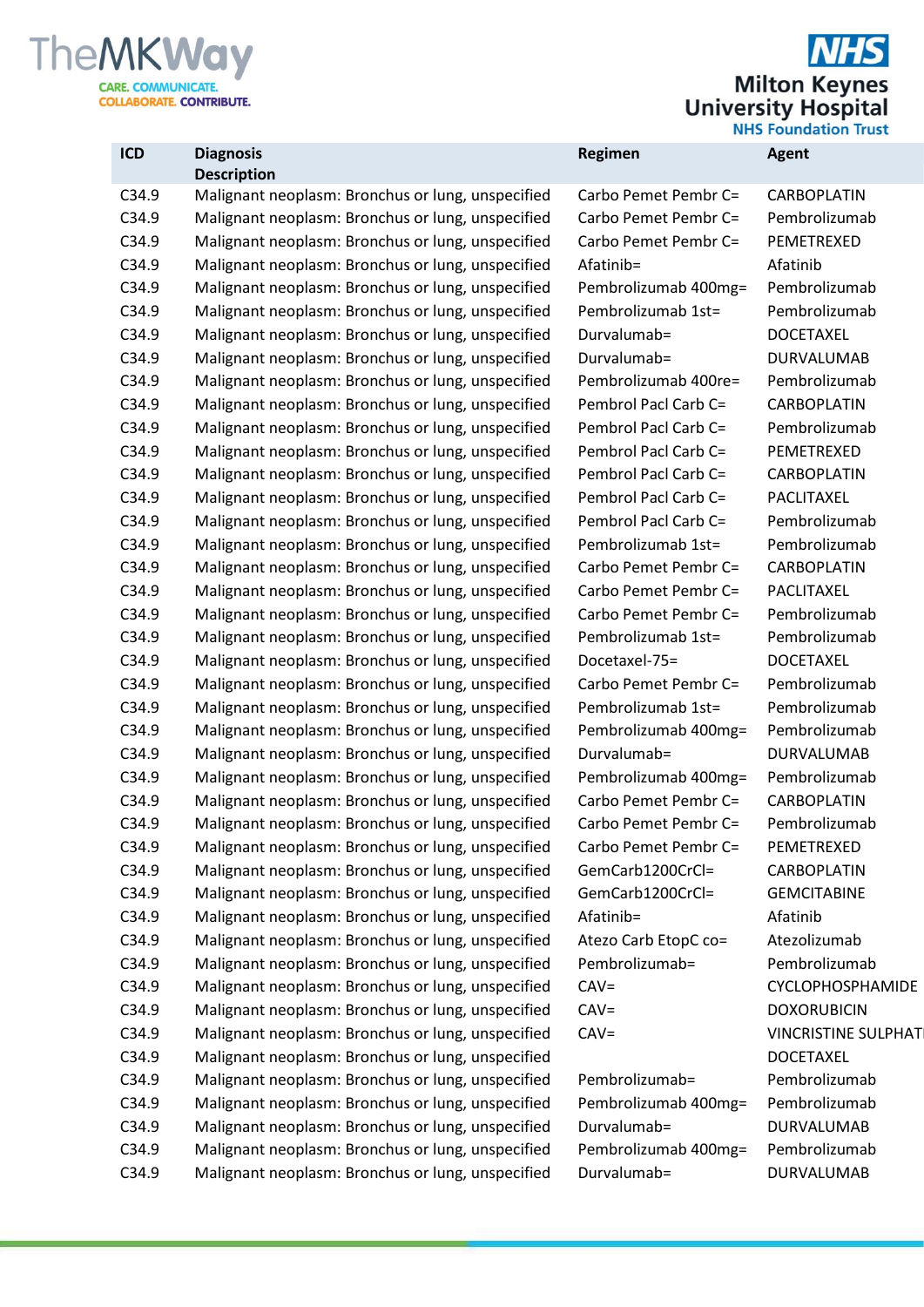

**Milton Keynes University Hospital NHS Foundation Trust** 

C34.9 Malignant neoplasm: Bronchus or lung, unspecified CarbEtop(CrCl)= CARBOPLATIN C34.9 Malignant neoplasm: Bronchus or lung, unspecified CarbEtop(CrCl)= ETOPOSIDE C34.9 Malignant neoplasm: Bronchus or lung, unspecified Osimertinib = CARBOPLATIN C34.9 Malignant neoplasm: Bronchus or lung, unspecified Osimertinib = Osimertinib C34.9 Malignant neoplasm: Bronchus or lung, unspecified Osimertinib = PEMETREXED C34.9 Malignant neoplasm: Bronchus or lung, unspecified Crizotinib= Crizotinib C34.9 Malignant neoplasm: Bronchus or lung, unspecified GemCarb1200CrCl= CARBOPLATIN C34.9 Malignant neoplasm: Bronchus or lung, unspecified CarbEtop(CrCl)= CARBOPLATIN C34.9 Malignant neoplasm: Bronchus or lung, unspecified CarbEtop(CrCl)= ETOPOSIDE C34.9 Malignant neoplasm: Bronchus or lung, unspecified Pembrolizumab 1st= Pembrolizumab C34.9 Malignant neoplasm: Bronchus or lung, unspecified Pembrolizumab= Pembrolizumab C34.9 Malignant neoplasm: Bronchus or lung, unspecified CarbEtop(CrCl)= CARBOPLATIN C34.9 Malignant neoplasm: Bronchus or lung, unspecified CarbEtop(CrCl)= ETOPOSIDE C34.9 Malignant neoplasm: Bronchus or lung, unspecified CarbEtop(CrCl)= CARBOPLATIN C34.9 Malignant neoplasm: Bronchus or lung, unspecified CarbEtop(CrCl)= ETOPOSIDE C34.9 Malignant neoplasm: Bronchus or lung, unspecified Pembrolizumab 400re= Pembrolizumab C34.9 Malignant neoplasm: Bronchus or lung, unspecified Carbo(CrCl)pemetrex= CARBOPLATIN C34.9 Malignant neoplasm: Bronchus or lung, unspecified Carbo(CrCl)pemetrex= PEMETREXED C34.9 Malignant neoplasm: Bronchus or lung, unspecified Pembrolizumab 400re= Pembrolizumab C34.9 Malignant neoplasm: Bronchus or lung, unspecified Afatinib= CLINDAMYCIN PHOSPH C34.9 Malignant neoplasm: Bronchus or lung, unspecified VinCarb 25 CrCl= CARBOPLATIN C34.9 Malignant neoplasm: Bronchus or lung, unspecified VinCarb 25 CrCl= VINORELBINE C34.9 Malignant neoplasm: Bronchus or lung, unspecified Pembrolizumab 400mg= Pembrolizumab C34.9 Malignant neoplasm: Bronchus or lung, unspecified Afatinib= Afatinib C34.9 Malignant neoplasm: Bronchus or lung, unspecified Afatinib= CLINDAMYCIN PHOSPH C34.9 Malignant neoplasm: Bronchus or lung, unspecified Pembrolizumab 400mg= Pembrolizumab C34.9 Malignant neoplasm: Bronchus or lung, unspecified Pembrolizumab 400re= Pembrolizumab C34.9 Malignant neoplasm: Bronchus or lung, unspecified Carbo Pemet Pembr C= PEMETREXED C34.9 Malignant neoplasm: Bronchus or lung, unspecified Afatinib= Afatinib C34.9 Malignant neoplasm: Bronchus or lung, unspecified Afatinib= Afatinib C34.9 Malignant neoplasm: Bronchus or lung, unspecified Carbo Pemet Pembr C= Pembrolizumab C34.9 Malignant neoplasm: Bronchus or lung, unspecified Pembrolizumab= Pembrolizumab C34.9 Malignant neoplasm: Bronchus or lung, unspecified Carbo Pemet Pembr C= Pembrolizumab C34.9 Malignant neoplasm: Bronchus or lung, unspecified Carbo Pemet Pembr C= PEMETREXED C34.9 Malignant neoplasm: Bronchus or lung, unspecified CarbEtop(CrCl)= CARBOPLATIN C34.9 Malignant neoplasm: Bronchus or lung, unspecified CarbEtop(CrCl)= ETOPOSIDE C34.9 Malignant neoplasm: Bronchus or lung, unspecified Atez Beva Pacl Ca C= Atezolizumab C34.9 Malignant neoplasm: Bronchus or lung, unspecified Atez Beva Pacl Ca C= BEVACIZUMAB C34.9 Malignant neoplasm: Bronchus or lung, unspecified Atez Beva Pacl Ca C= CARBOPLATIN C34.9 Malignant neoplasm: Bronchus or lung, unspecified Atez Beva Pacl Ca C= PACLITAXEL C34.9 Malignant neoplasm: Bronchus or lung, unspecified Pembrolizumab 400re= Pembrolizumab C34.9 Malignant neoplasm: Bronchus or lung, unspecified Pembrolizumab 400mg= Pembrolizumab C34.9 Malignant neoplasm: Bronchus or lung, unspecified Crizotinib= Crizotinib C34.9 Malignant neoplasm: Bronchus or lung, unspecified CarbEtop(CrCl)= CARBOPLATIN